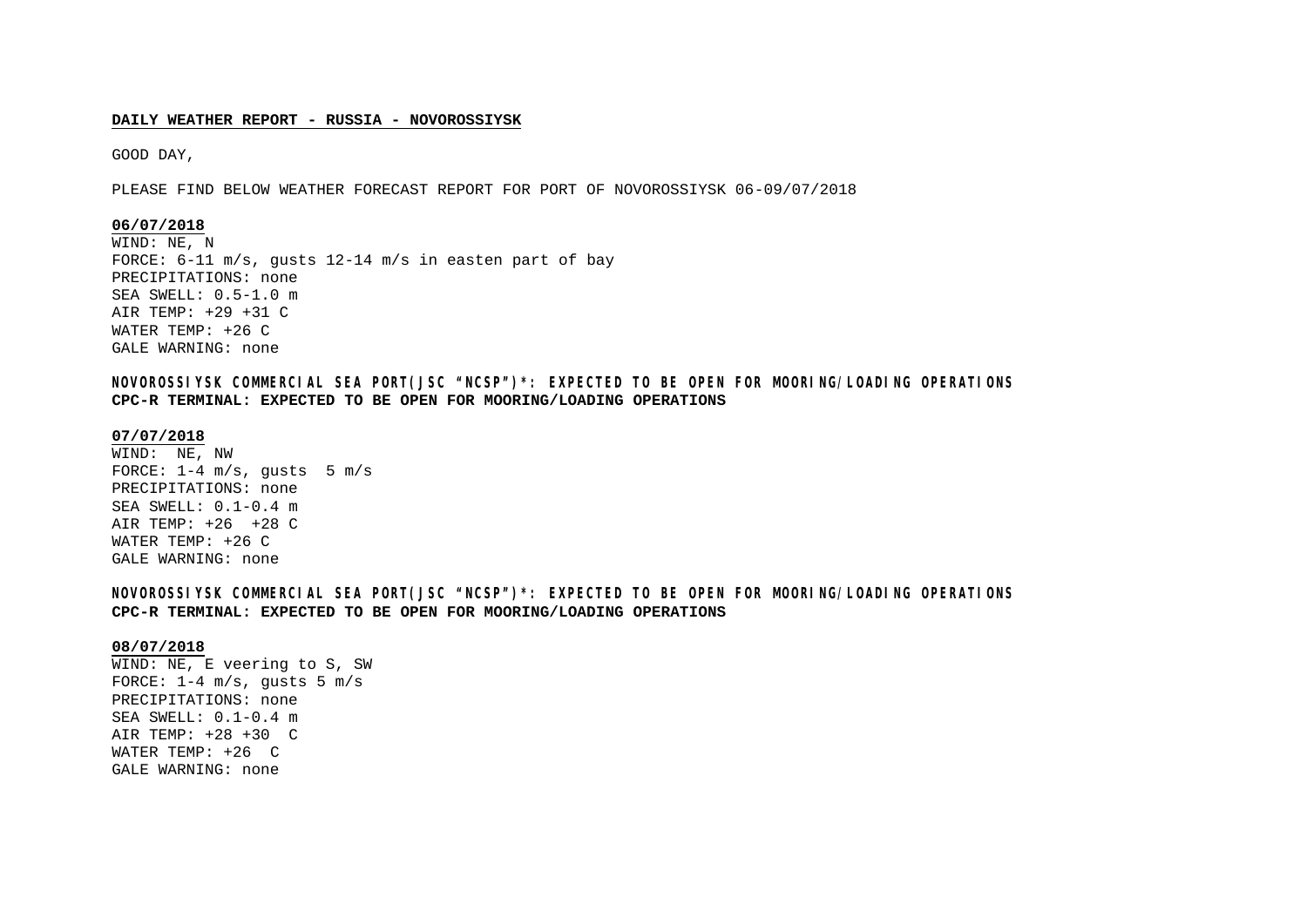## **NOVOROSSIYSK COMMERCIAL SEA PORT(JSC "NCSP"): EXPECTED TO BE OPEN FOR MOORING/LOADING OPERATIONS CPC-R TERMINAL: EXPECTED TO BE OPEN FOR MOORING/LOADING OPERATIONS**

## **09/07/2018**

WIND: NE veering to SE, SW FORCE:  $2-3$  m/s, qusts  $4$  m/s PRECIPITATIONS: none SEA SWELL: 0.2-0.3 m AIR TEMP: +30 +32 C WATER TEMP: +26 C GALE WARNING: not expected

**NOVOROSSIYSK COMMERCIAL SEA PORT(JSC "NCSP"): EXPECTED TO BE OPEN FOR MOORING/LOADING OPERATIONS CPC-R TERMINAL: EXPECTED TO BE OPEN FOR MOORING/LOADING OPERATIONS**

#### **\*FYI**

**NOVOROSSIYSK COMMERCIAL SEA PORT(JSC "NCSP") – INCLUDES:** - **"SHESKHARIS" OIL TERMINAL - (BERTHS Nos.1, 1A, 2, 3, 6, 7);** - **"NOVOROSSIYSK FUEL OIL TERMINAL" LLC.("NFOT" LLC) - (BERTHS Nos.25, 25A)** - **"IPP" TERMINAL (JSC "IPP") - (BERTHS**

## **Daily Weather Report - Russia – Primorsk and Ust Luga**

Good Day,

Please find herewith daily weather report for the port of Primorsk and Ust Luga

FYI: PLS NOTE WEATHER FORECAST AT PRIMORSK: -------------------------------------------

DATE TEMP.,C WIND, M/S (DAY/NIGHT) (MIN/MAX GUSTS) 06/07/2018 +15...+16 6 NW / 8 NW 07/07/2018 +16...+13 5 NW / 8 NE 08/07/2018 +14...+12 5 N / 7 N

FYI: PLS NOTE WEATHER FORECAST AT UST-LUGA:

-------------------------------------------

DATE TEMP.,C WIND, M/S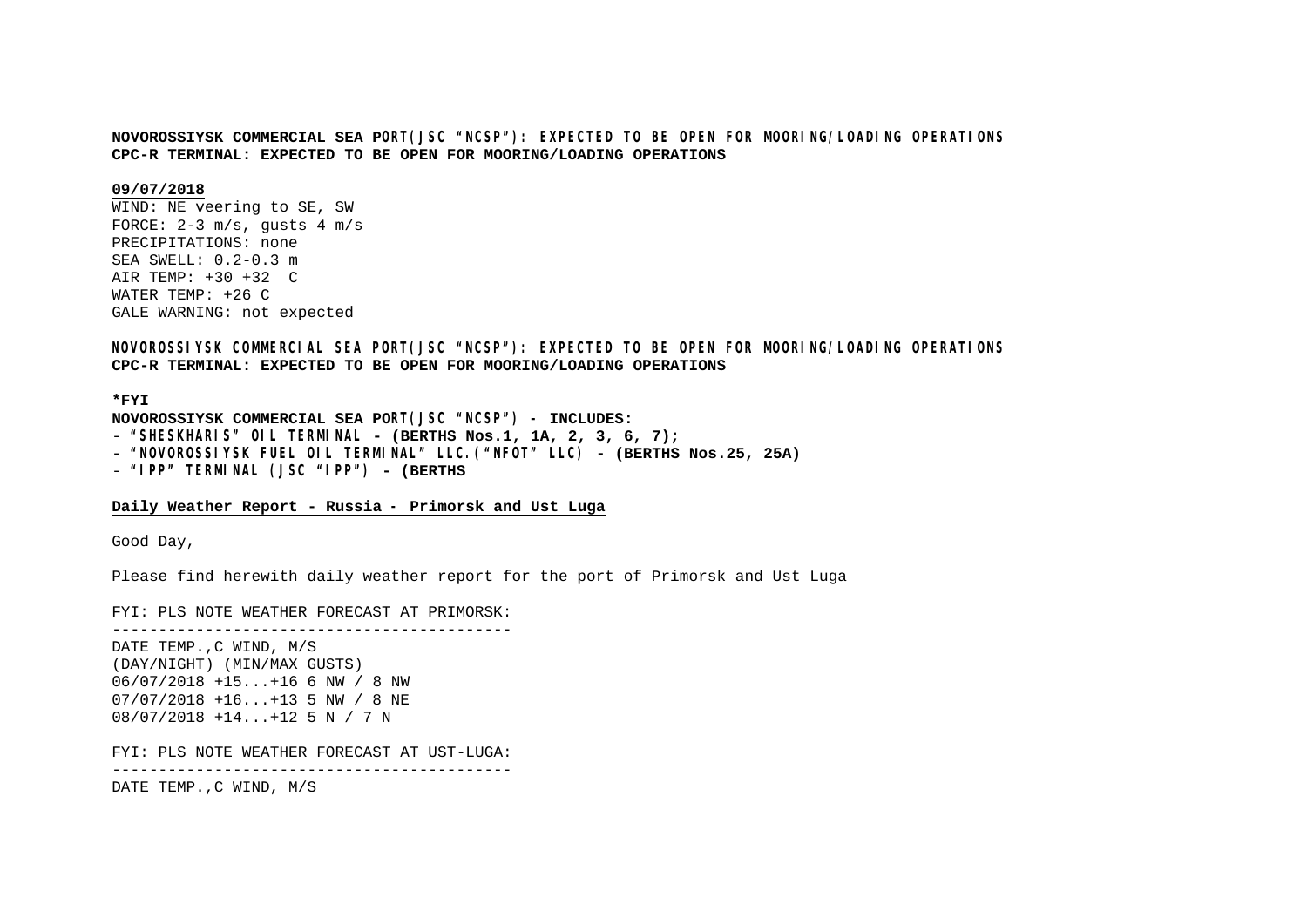(DAY/NIGHT) (MIN/MAX GUSTS) 06/07/2018 +15..+13 7 N / 9 NW 07/07/2018 +17..+14 4 N / 9 NW 08/07/2018 +14..+13 5 N / 7 N

#### **DAILY WEATHER REPORT - RUSSIA - TUAPSE**

GOOD DAY,

PLEASE FIND BELOW WEATHER FORECAST REPORT FOR PORT OF TUAPSE 06-09/07/2018

#### **06/07/2018**

WIND: SE, S veering to N, NE FORCE:  $7-12$  m/s PRECIPITATIONS: none SEA SWELL: 0.7-1.2 m AIR TEMP: +27 +29 C WATER TEMP: +26 C GALE WARNING: none

**TUAPSE COMMERCIAL SEA PORT (JSC "TCSP")\*: EXPECTED TO BE OPEN FOR MOORING/LOADING OPERATIONS RN TERMINAL: EXPECTED TO BE OPEN FOR MOORING/LOADING OPERATIONS**

#### **07/07/2018**

WIND: N, NE FORCE: 7-12 m/s, gusts up to 14 m/s PRECIPITATIONS: none SEA SWELL: 0.5-1.0 m AIR TEMP: +27 +29 C WATER TEMP: +25 C GALE WARNING: none

**TUAPSE COMMERCIAL SEA PORT(JSC "TCSP")\*: EXPECTED TO BE OPEN FOR MOORING/LOADING OPERATIONS RN TERMINAL: EXPECTED TO BE OPEN FOR MOORING/LOADING OPERATIONS**

## **08/07/2018**

WIND: NE, E FORCE:  $6-9$  m/s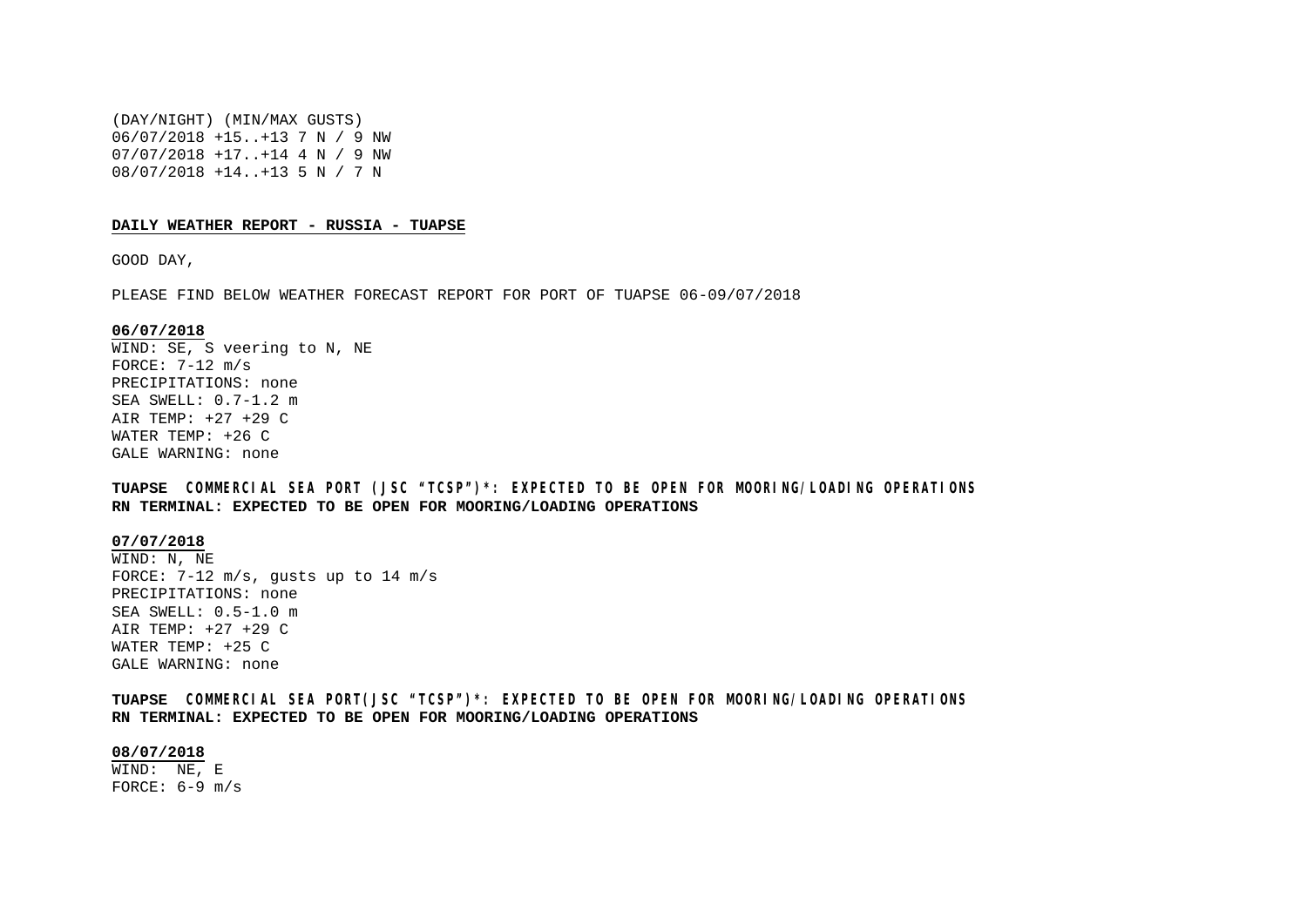PRECIPITATIONS: none SEA SWELL: 0.6-0.9 m AIR TEMP: +26 +28 C WATER TEMP: +25 C GALE WARNING: none

**TUAPSE COMMERCIAL SEA PORT(JSC "TCSP"): EXPECTED TO BE OPEN FOR MOORING/LOADING OPERATIONS RN TERMINAL: EXPECTED TO BE OPEN FOR MOORING/LOADING OPERATIONS**

**09/07/2018**

WIND: NW, W veering to E, SE FORCE:  $6-9$  m/s PRECIPITATIONS: none  $SFA$  SWELL:  $0.6-0.9$  m AIR TEMP: +28 +30 C WATER TEMP: +25 C GALE WARNING: not expected

**TUAPSE COMMERCIAL SEA PORT(JSC "TCSP"): EXPECTED TO BE OPEN FOR MOORING/LOADING OPERATIONS RN TERMINAL: EXPECTED TO BE OPEN FOR MOORING/LOADING OPERATIONS**

**\*FYI TUAPSE COMMERCIAL SEA PORT(JSC "TCSP") – INCLUDES:** - **OIL TERMINAL - (BERTHS 1-6);** - **"RN- Morskoj Terminal Tuapse" LLC. - (BERTHS 1A, 1B)**

**Daily Weather and Port Report - Greece - Various Ports**

Good Day,

PLEASE FIND HEREWITH DAILY WEATHER REPORT FOR VARIOUS PORTS

PLEASE FIND HEREUNDER RELEVANT FORECAST FOR PORTS OF AGIOI THEODOROI, ELEUSINA, PIRAEUS AND THESSALONIKI.

| PORTS              | Port Operations<br>Status | Wind (Knots) | Sea    |
|--------------------|---------------------------|--------------|--------|
| Agioi<br>Theodoroi | Operational               | $2-3$ SE     | Slight |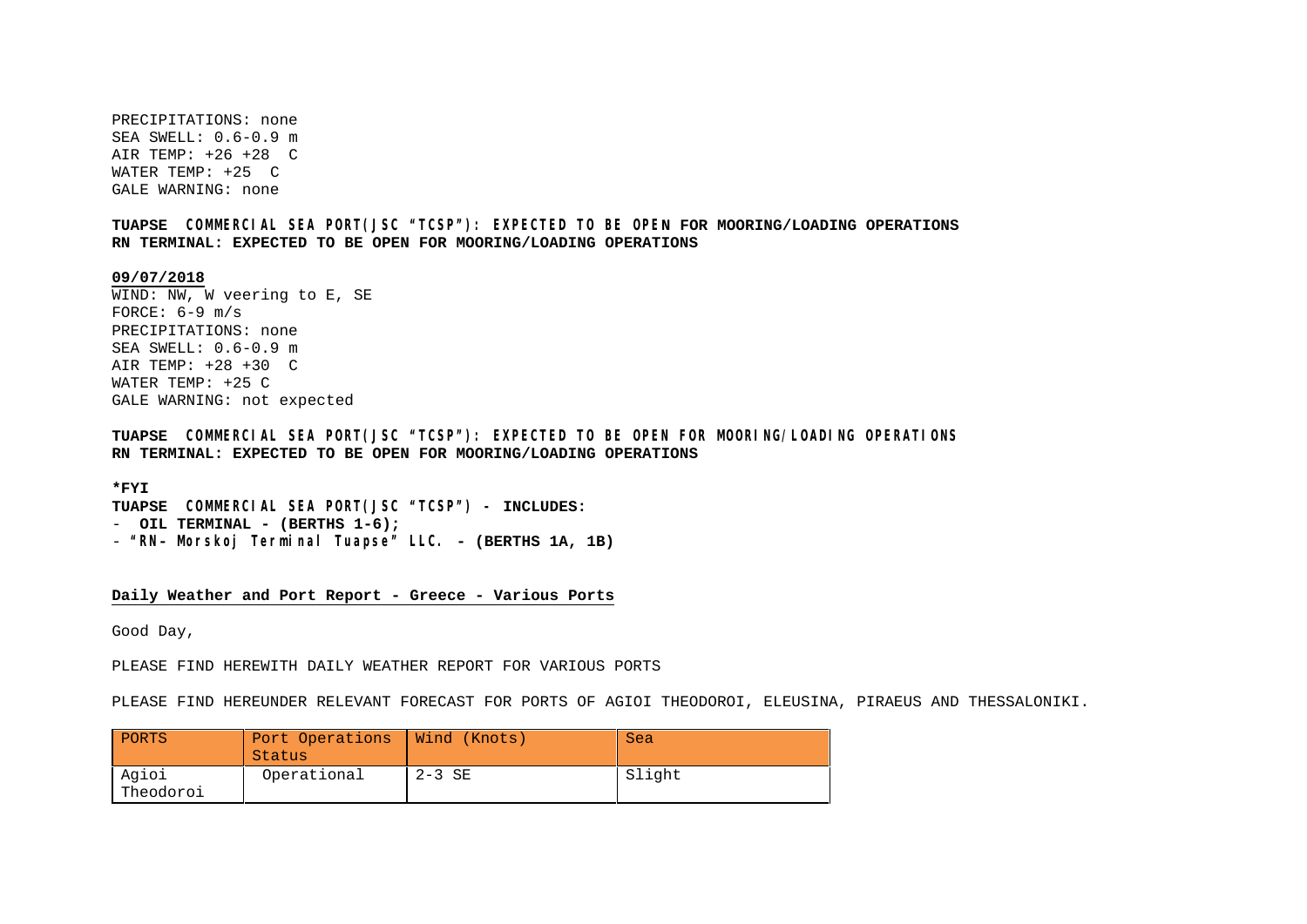| Eleusis      | Operational | $2-3$ SE | Slight |
|--------------|-------------|----------|--------|
| Piraeus      | Operational | $2-3$ SE | Slight |
| Thessaloniki | Operational | $3-4$ SE | Slight |

# **Daily Weather and Port Situation Report - Romania - Constanza**

Good Day,

## PLEASE FIND HEREWITH DAILY WEATHER REPORT FOR THE PORT OF CONSTANZA

| <b>PORT</b>      | PORT OPERATIONS STATUS | WIND (KNOTS) | <b>SEA STATUS</b> |
|------------------|------------------------|--------------|-------------------|
| <b>CONSTANTA</b> | <b>OPERATIONAL</b>     | N<br>-6      | <b>CALM</b>       |

# **Iran - Daily Weather And Port Status**

Good Day,

| <b>PORTS</b>          | PORT STATUS | (KM)<br><b>WIND</b>        | <b>SEA</b>        |
|-----------------------|-------------|----------------------------|-------------------|
| KHARG ISLAND          | OPERATIONAL | SSE 12 /<br>SSE 7          | SLIGHT & MODERATE |
| ASALUYEH - SOUTH PARS | OPERATIONAL | $S_8 / N_7$                | SLIGHT & MODERATE |
| <b>BANDAR ABBAS</b>   | OPERATIONAL | S <sub>17/</sub><br>ENE 10 | SLIGHT & MODERATE |

# **Daily Weather and Port Situation Report - Turkey**

Good Day,

PLS FİND BELOW DAİLY WEATHER REPORT FOR TURKİSH PORTS.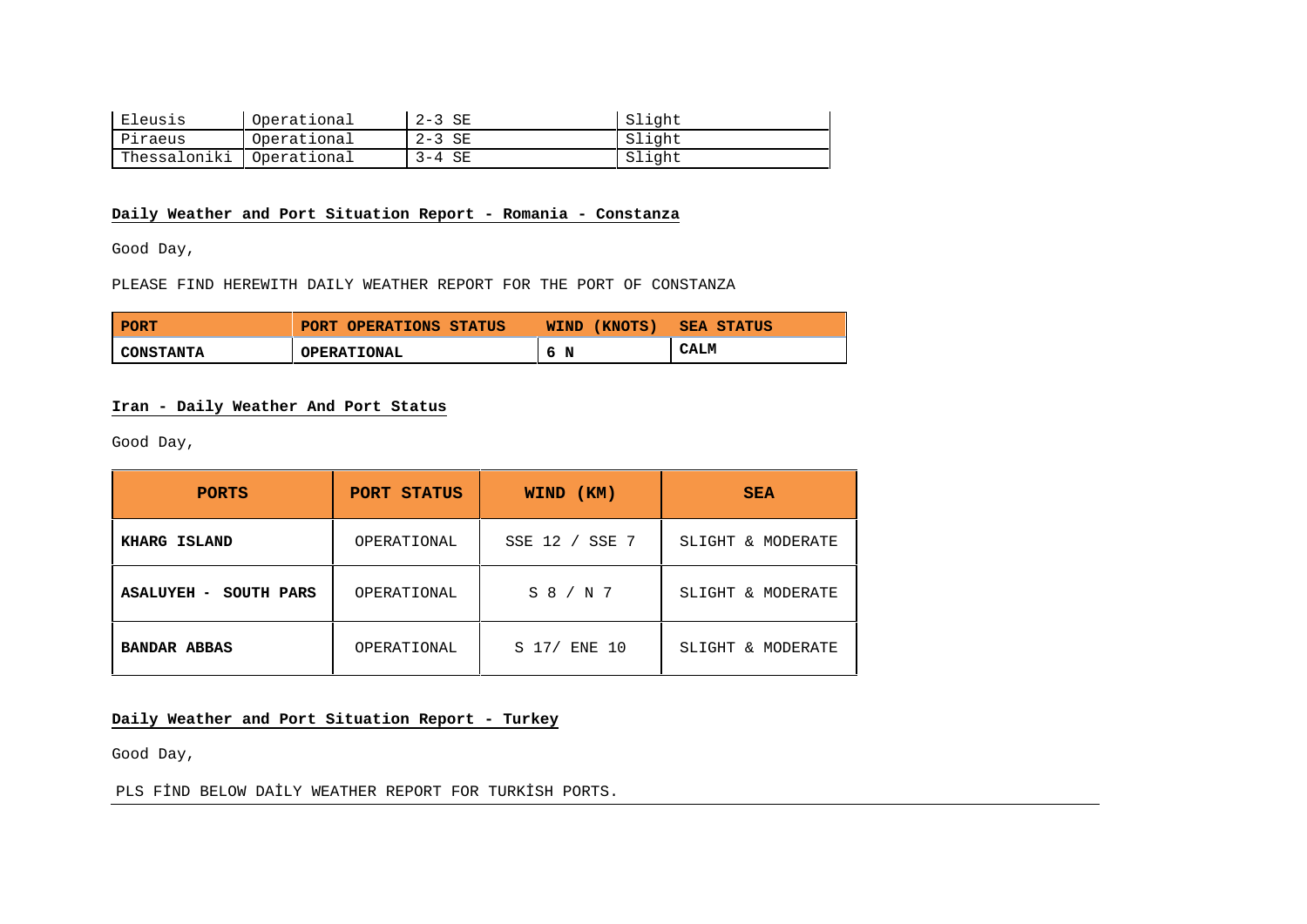| <b>PORTS</b>      | PORT OPERATIONS<br><b>STATUS</b> | WIND (KNOTS)             | <b>SEA</b>         |
|-------------------|----------------------------------|--------------------------|--------------------|
| <b>ISKENDERUN</b> | OPERATIONAL                      | S & SW 3-5               | SLIGHT - MODERATE  |
| DORTYOL           | OPERATIONAL                      | S & SW 3-5               | SLIGHT - MODERATE  |
| CEYHAN            | OPERATIONAL                      | S & SW 3-5               | SLIGHT - MODERATE  |
| MERSIN            | OPERATIONAL                      | S & SW 3-5               | SLIGHT - MODERATE  |
| ANTALYA           | OPERATIONAL                      | IN & NE 3-5 / W & SW 3-5 | ISLIGHT - MODERATE |
| ALIAGA            | OPERATIONAL                      | N & NE 3-5               | SLIGHT - MODERATE  |
| MARMARA EREGLI    | OPERATIONAL                      | N & NE 3-5               | SLIGHT - MODERATE  |
| IZMIT             | OPERATIONAL                      | N & NE 3-5               | SLIGHT - MODERATE  |

# **Daily Weather Report – Italy – Santa Panagia**

Good Day,

06th July 2018

--------------

Today Port : **PORT OPERATIVE**

Weather situation: Winds ENE 08 knots – fair – Sea slight Forecast for tomorrow: Winds ENE 08 knots – fair – Sea slight

## **Daily Weather Report – Italy – Various Ports**

Good Day,

Please find herewith daily weather report for various Ports

| <b>PORTS</b>         | PORT OPERATIONS STATUS |
|----------------------|------------------------|
| AUGUSTA / PRIOLO     | OPERATIONAL            |
| BRINDISI             | OPERATIONAL            |
| <b>CIVITAVECCHIA</b> | OPERATIONAL            |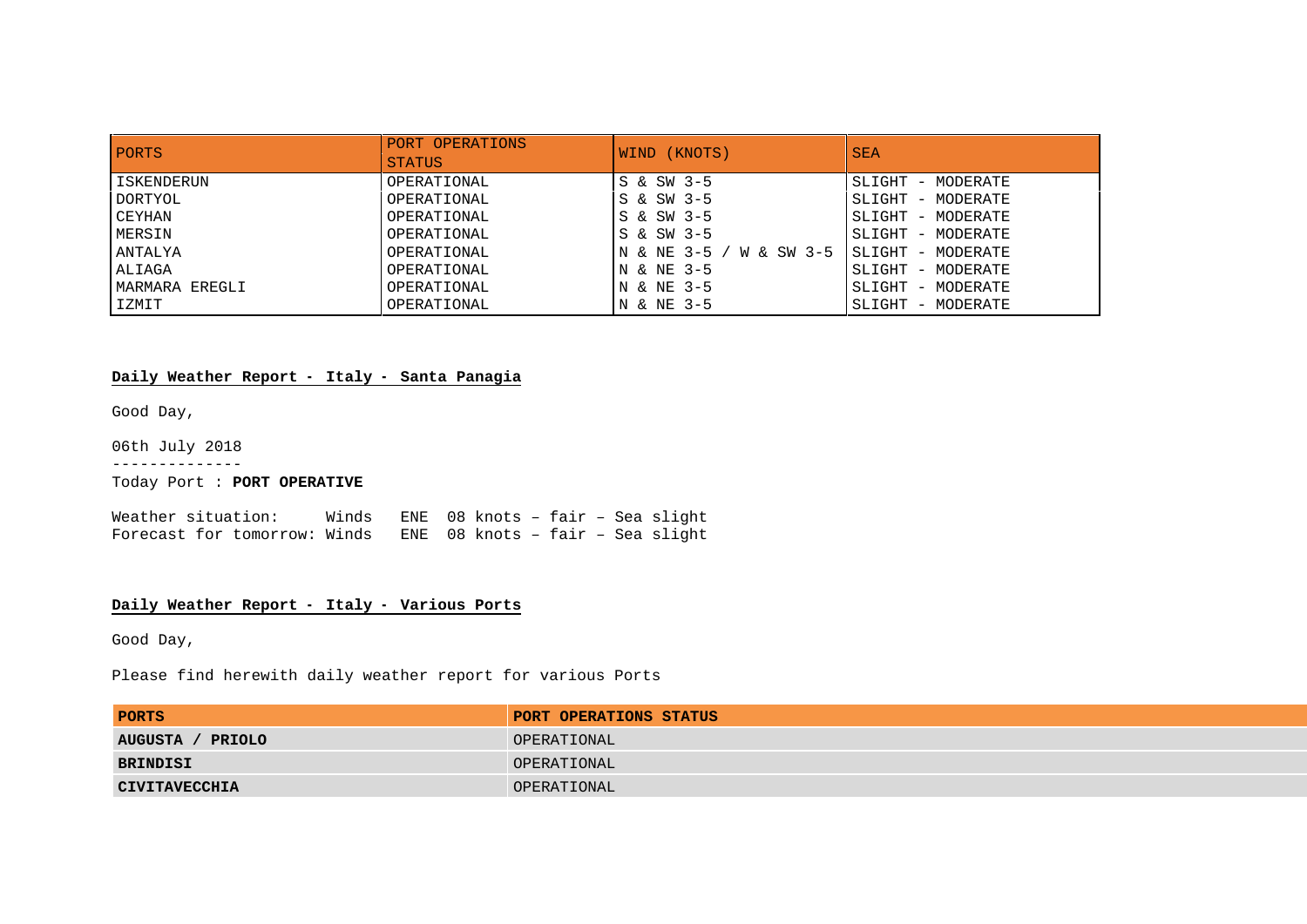| OPERATIONAL                               |
|-------------------------------------------|
| OPERATIONAL                               |
| OPERATIONAL                               |
| OPERATIONAL                               |
| OPERATIONAL                               |
| OPERATIONAL                               |
| OPERATIONAL                               |
| OPERATIONAL                               |
| OPERATIONAL                               |
| OPERATIONAL                               |
| OPERATIONAL                               |
| OPERATIONAL                               |
| OPERATIONAL                               |
| OPERATIONAL                               |
| OPERATIONAL                               |
| OPERATIONAL                               |
| OPERATIONAL                               |
| OPERATIONAL                               |
| OPERATIONAL / PIER Nº 1 UNDER MAINTENANCE |
| OPERATIONAL                               |
| OPERATIONAL                               |
| OPERATIONAL                               |
|                                           |

| <b>REMARKS</b>                            |  |
|-------------------------------------------|--|
| TRIESTE - FROM 02/07/2018 TO 23/07/2018   |  |
| PIER N° 1 (BERTHS N° 1 AND N° 2)          |  |
| UNAVAILABLE DUE TO MAINTENANCE.           |  |
| PALERMO - BERTHING CAMPO BOE NOT ALLOWED  |  |
| FOR DISCHARGING OPERATIONS ON 7TH AND     |  |
| 08TH OF JULY FROM 15.00 TO 19.00 HOURS    |  |
| DUE TO "FRECCIE TRICOLORI" MILITARY EVENT |  |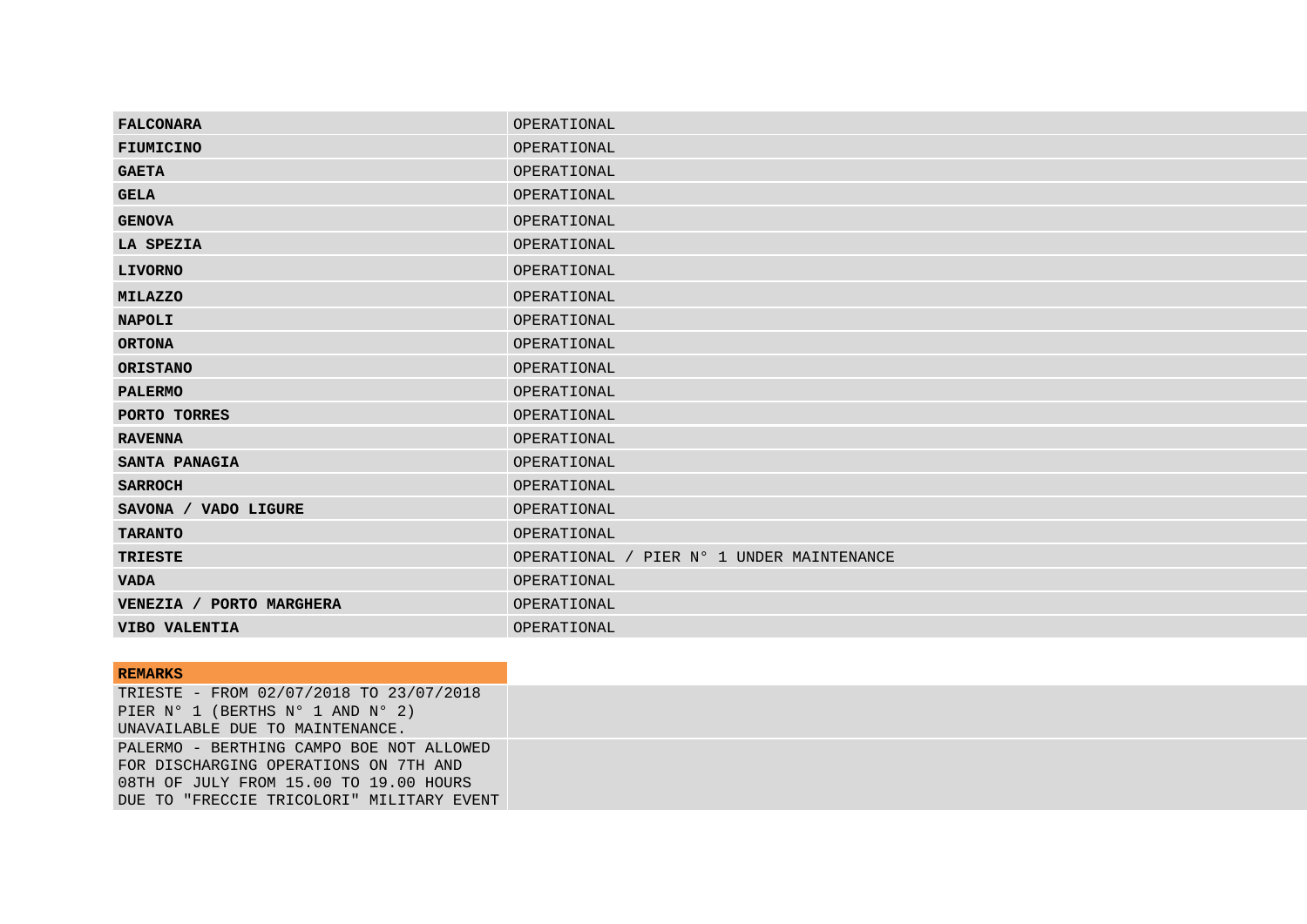| <b>WARNINGS:</b>           |                                                        |
|----------------------------|--------------------------------------------------------|
| THUNDERSTORMS IN PROGRESS: | OVER NORTHERN ADRIATIC SEA                             |
| EXPECTED THUNDERSTORMS:    | OVER NORTHERN ADRIATIC SEA AND LIGURIAN SEA            |
| GALES IN PROGRESS:         | NORTHWESTERLY 8 IN THE NORTH BALEARI SEA.              |
|                            | NORTHWESTERLY 7 IN THE SARDINIAN SEA AND SICILY STRAIT |
|                            | WESTERLY 7 IN THE CENTRAL TYRRHENIAN SEA WEST SIDE     |
|                            | NORTHWESTERLY 8 IN THE CORSICAN SEA                    |
| EXPECTED GALES:            | NORTHWESTERLY 8 IN THE NORTH BALEARI SEA               |
|                            | SOUTHWESTERLY 8 IN THE CORSICAN SEA                    |
|                            | NORTHWESTERLY 7 IN THE SARDINIAN SEA AND SICILY STRAIT |
|                            | WESTERLY 7 IN THE CENTRAL TYRRHENIAN SEA WEST SIDE     |

## **WEATHER SITUATION**

PRESSURE FIEL OF 1012 HPA OVER ALL ITALIAN SEA. INSTABILITY ARE OVER NORTHERN ADRIATIC SEA IS MOVING SOUTHEASTERLY. UNSTABLE AIP MEDITERRANEAN SA.

# **Daily Weather Report - Gibraltar**

Good Day,

Please note here below the daily weather forecast and a congestion report.

# **Congestion:**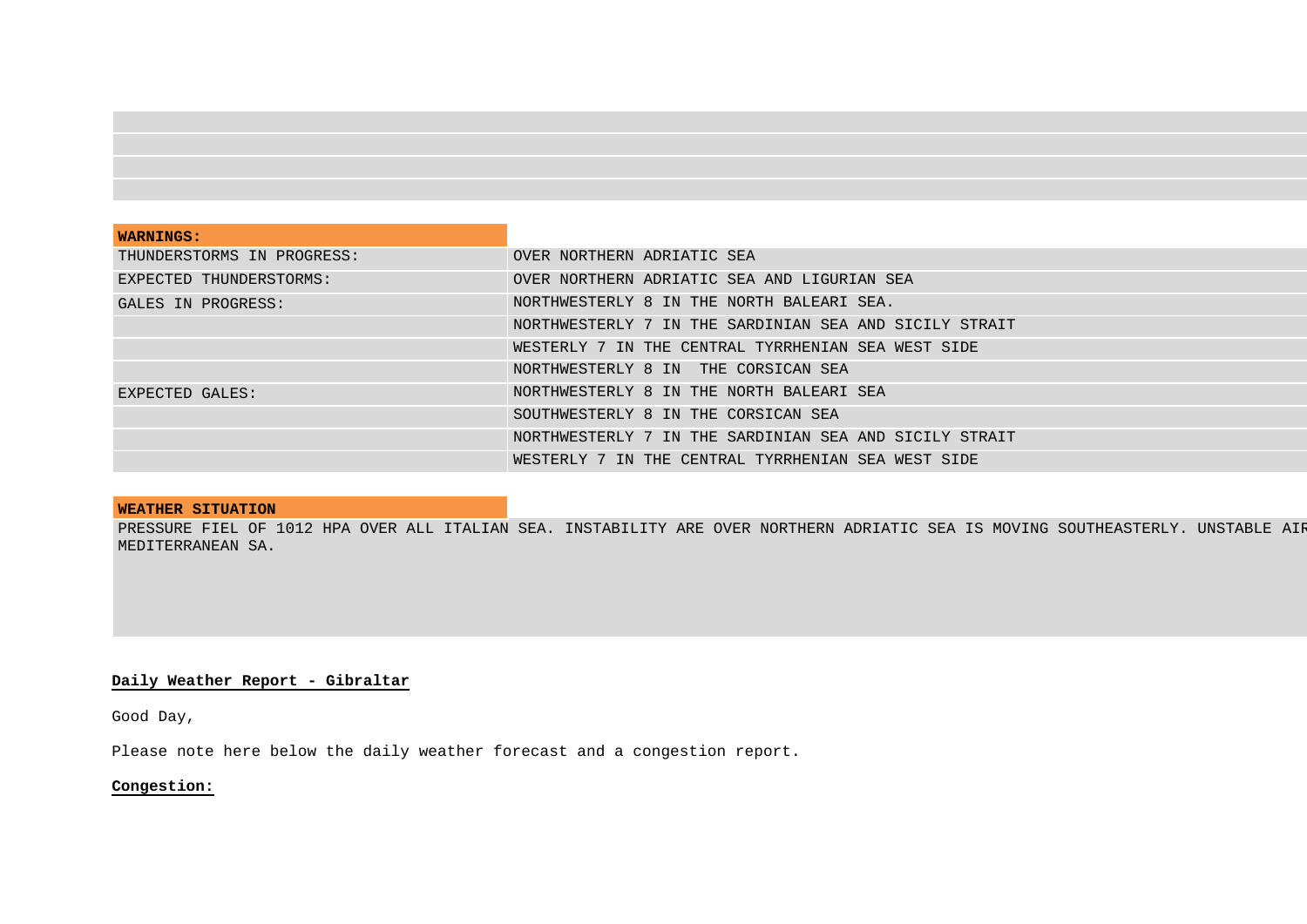At the moment there are **5 vessel (s)** on the waiting list to enter Gibraltar Port